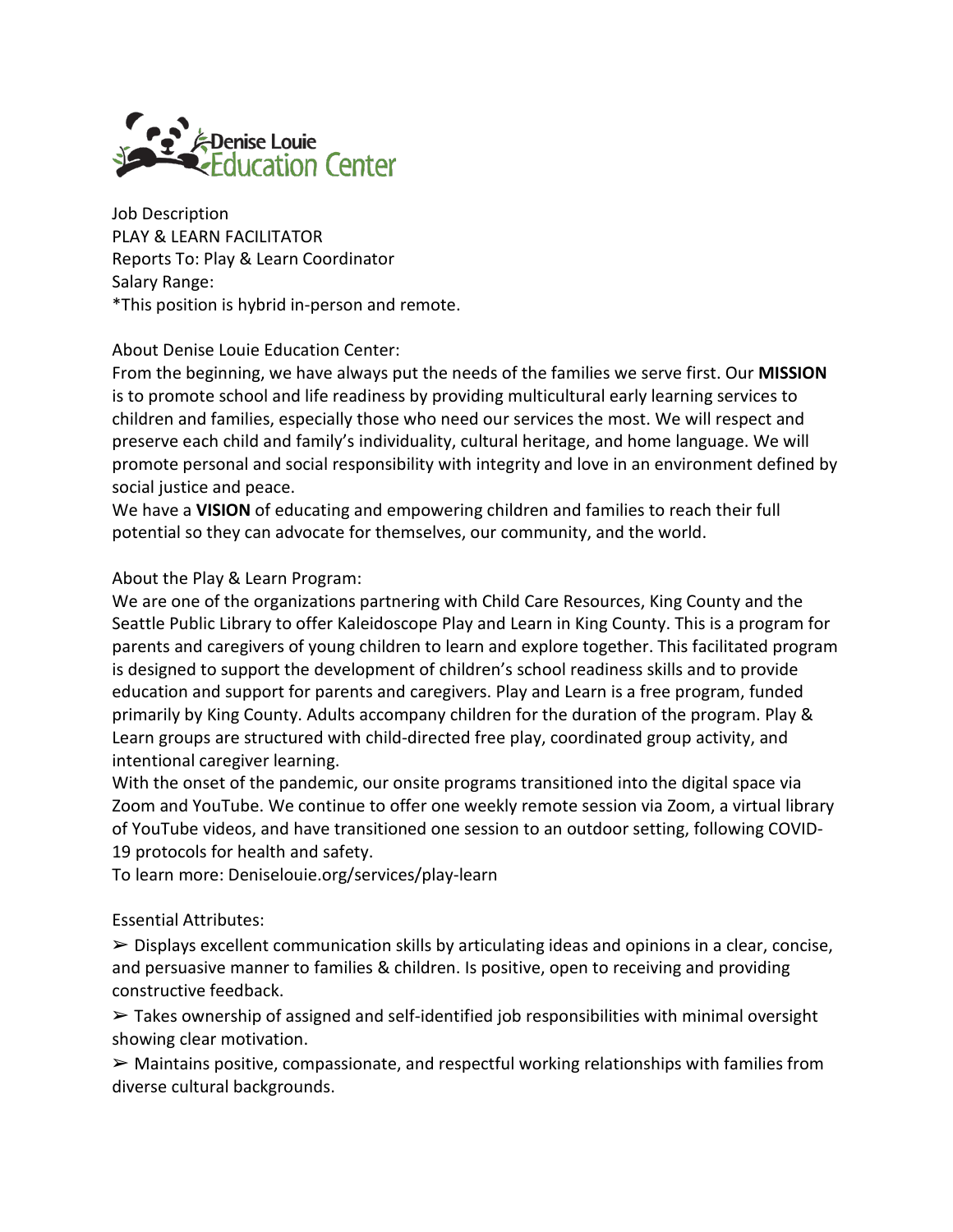$\triangleright$  Demonstrates a passion for the community served, and the mission and values of Denise Louie. The individual will work with heart and dedication to support the families, allowing children to grow and reach their highest potential.

#### Skills, Competencies, and Experience:

 $\triangleright$  Previous experience, training and/or expertise in working with young children (under 5) and their families. Experience in parent training and/or Play and Learn facilitation preferred.

➢ Valid Washington State driver's license and daily access to a personal, legally licensed vehicle with proof of current automobile insurance.

 $\triangleright$  Ability to work a regularly established, but flexible schedule, including required Kaleidoscope Play and Learn trainings as needed.

 $\triangleright$  Preferred bilingual in both English and other languages as determined by clientele including, but not limited to: Chinese, Vietnamese, Spanish, or Somali.

 $\triangleright$  Excellent oral and written communication skills in English and other additional language.

 $\triangleright$  Able to routinely kneel, bend, crouch, sit on the floor, lift bins of toys and materials, and work in outdoor, indoor, and remote settings for extended periods of time.

 $\triangleright$  Excellent organizational and time management skills.

 $\triangleright$  Knowledge of community resources, specifically those related to child and family health in South King County.

## General Description of Duties

The Play and Learn Facilitator is responsible, with the Play and Learn Program Coordinator, for the curriculum planning, facilitation, and monitoring of identified Play and Learn groups offered by DLEC.

## Preparation/Facilitation

Be responsible with the Play and Learn Program Coordinator and other DLEC staff for the planning and preparation of all aspects of the Kaleidoscope Play and Learn groups including:

• Meeting/coordinating as needed to ensure scope and context of the Play and Learn groups meet the constraints and structure of the funding source.

- Identification and recruitment of participants as needed.
- Set-up and clean-up of off-site meeting space.

• Facilitation of in-person weekly sessions including an outcomes-based group learning and activity time, creative play time for children, and circle time (bilingual as applicable).

- Facilitation of remote weekly sessions via Zoom.
- Recordings of virtual session segments and upload to virtual library.
- Assisting the Play and Learn Program Coordinator in gathering, translating and distributing culturally appropriate written resources.
- Follow up and referrals to community resources for participants as needed.

# Operation Management

• Health/Safety: Ensure all COVID-19 health protocols are followed and up-to-date with local and CDC guidelines.